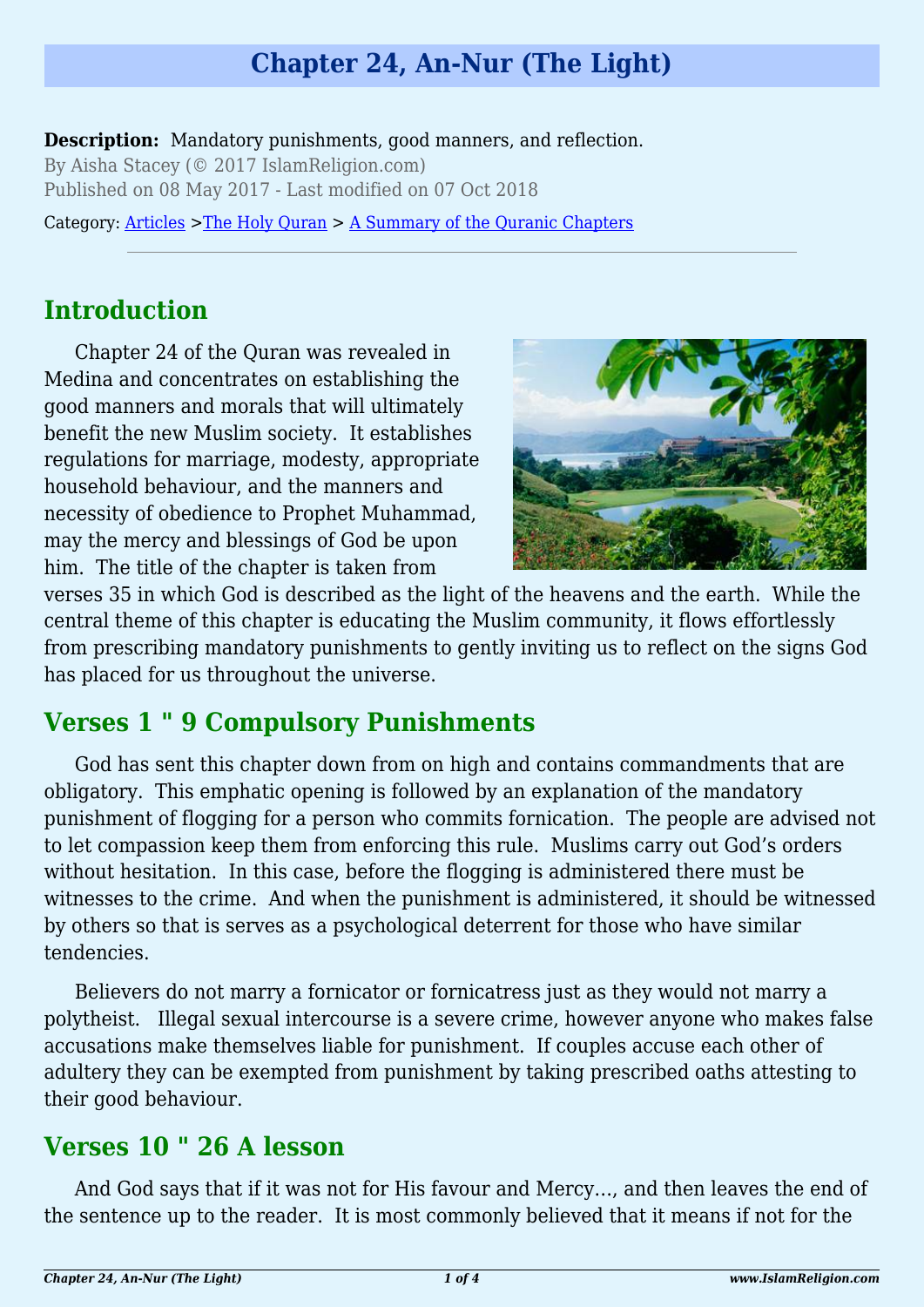mercy of God and the fact that He bestows favours upon humankind our lives would be much more difficult. We would perhaps be punished or even destroyed.

Having outlined the rules about accusing women of illegal sexual intercourse, God mentions the evil incident regarding the slander against Aisha, the wife of Prophet Muhammad. It contains a lesson for humankind; and all who took part in it will be punished accordingly, some will receive a severe punishment. Nobody gave Aisha the benefit of the doubt and nobody produced witnesses. Still many people passed on the gossip. God asks why they did not hesitate to repeat a monstrous slander and warns the believers never to do this again. This unthinking behaviour causes pain, doubt and worry. And once again God leaves us to finish the sentence, if it were not for God's Mercy and His favour, humankind might be severely punished.

Following in Satan's footsteps only leads to indecency and evil. Those who are blessed by God should not swear of not helping others, and those who accuse chaste women are cursed in this life and will face a severe punishment. In the end the corrupt will associate with other corrupt people while good people will be with other like mined people. It is the good people who will find forgiveness and generous provision.

#### **Verses 27 " 34 Manners**

God tells the believers not to enter homes other than their own unless they have been granted permission. However there is no harm in entering uninhabited places if there is a good reason to do so. Men are told to lower their gazes and guard their modesty and then women are exhorted to do the same including not revealing their charms, beauty or adornments to any men except those who are not strangers to them such as, husband, father, sons, brothers, father-in-law, stepsons and nephews. Women should also not draw attention to themselves in such a way that will tempt another person to sin.

Men and women are encouraged to marry. However they should abstain from sexual relations until God provides them with the means to marry. A slave wishing to buy his or her freedom should be encouraged and aided with some of the wealth God has provided. Do not force slave girls into prostitution. The fate of earlier communities demonstrates what happens to those who deviate from God's laws.

#### **Verses 35 The verse of light**

In this verse, God describes the heart of the believer by using the analogy of light. God is the light of the heavens and the earth. It is His light that illuminates the universe, without it there is nothing but darkness. Try to imagine a lamp in a niche in a wall. It burns brightly but the light becomes even brighter when it enclosed in a crystal; so bright that it shines light like a radiant star in the sky. The light is fuelled from the oil of an olive tree, often called a blessed tree. It is an olive tree that grows in a central position able to get the light of the sun throughout the day. For this reason, the oil is pure and burns as if it has no need for the fire that keeps it alight. It is light upon light, the light of the pure oil and the light of the fire. It is God who guides us to His light. The bright light that fills the heart of the believer glows like nothing else in this vast universe. It is light upon light,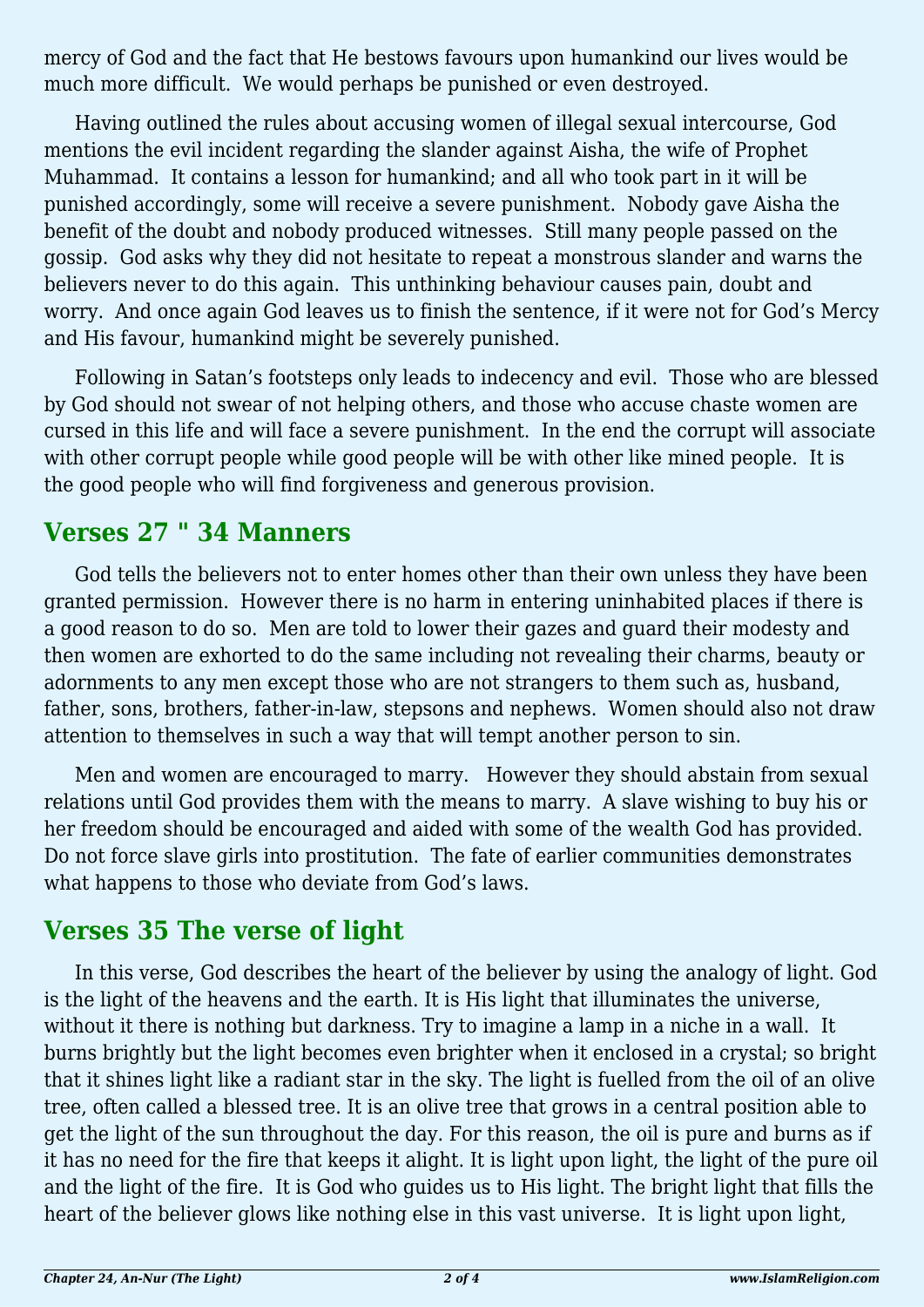upon light.

## **Verses 36 " 45 God's radiant light…**

The light God mentions can be found in the houses and mosques that have been built for God's remembrance. God is remembered and honoured there and His name is glorified throughout the day. The people are not distracted by commerce because they fear the Day of Judgement. They perform the prayer, give the obligatory charity and remember that they will be called to account. The people will then be rewarded for their good deeds and God will add even more to the bounty of whomever He pleases.

The deeds of the unbelievers will disappear like a mirage in the desert. God's reckoning will be swift. The state of a disbeliever is like darkness in a bottomless ocean. If God does not give light there is no light at all. Everything in the heavens and the earth glorify God in its own way. Each knowing how to pray and exalt Him, and God is well aware of all that they do. God controls the heavens and earth, drives the clouds, and sends the hail, diverting it from whomever he wishes. He alternates the night and the day, and has created every living thing from water.

### **Verses 46- 64 Obey the Prophet & permissions granted**

God sends clear revelations and He guides whomever He pleases. Some hypocrites declare their belief but then turn their backs. When they are summoned to God and His Messenger they turn away as if their hearts are diseased or they fear injustice. They are wrongdoers; the believers on the other hand, hear and obey. Only those who do not incur God's displeasure will be successful. If you obey Prophet Muhammad you will be rightly guided for it is his duty to convey the message clearly. Establish the prayer, pay the obligatory charity and obey the Messenger and you will be given mercy. Never think the disbelievers will escape punishment, their refuge will be the Fire.

Ask permission before entering at three times: before the dawn prayer, at the midday rest and after the evening prayer. If elderly women want to lay aside their outer garments there is no blame on them. There is no blame laid on the blind, the lame or the sick who wish to eat and mingle with people, and there is no prohibition on eating at the houses of members of your extended family or close friends. Remember to give greetings of peace.

Ask permission to leave when you are meeting with Prophet Muhammad, and do not leave unless the needs are pressing. Treat and address Prophet Muhammad with all the respect due to a man of his lofty station. God knows all thoughts and actions and on the Day of Judgement they will be clear to see. God knows everything.

The web address of this article: